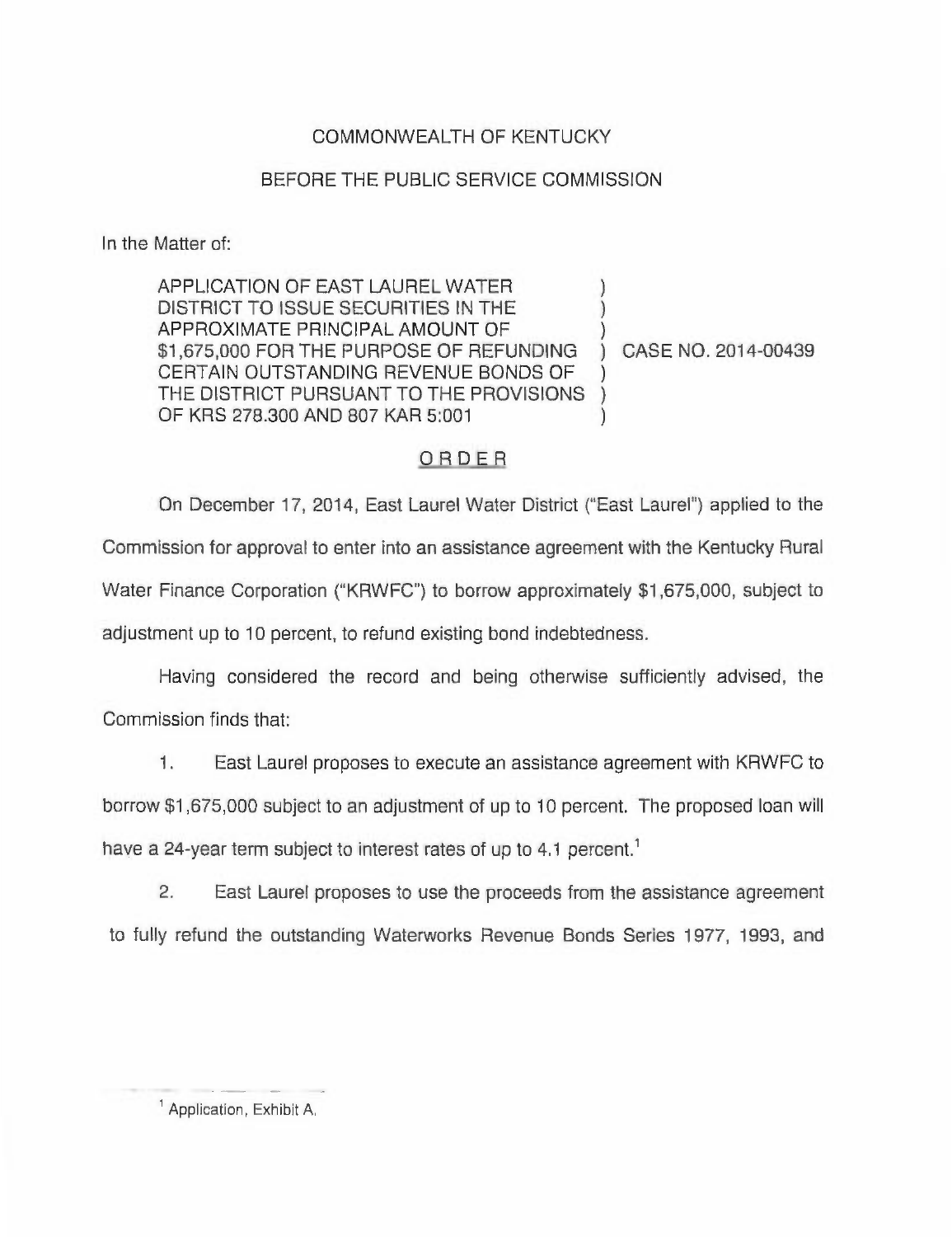1999 that are held by the United States Department of Agriculture Rural Development in the amounts of \$81,000, \$385,000, and  $$1,222,000$ , respectively.

3. East Laurel estimates that its proposed refinancing will result in total gross savings and net present value savings of \$160,019 and \$109,898, respectively.<sup>3</sup>

4. East Laurel will expend \$1,779,878 to refund the outstanding bonds and to pay bond issuance costs.<sup>4</sup>

5. East Laurel's proposed loan is for a lawful object within its corporate purpose, is reasonably necessary and appropriate for and consistent with the proper performance of its service to the public, will not impair East Laurel's ability to perform that service, and is reasonably necessary and appropriate for such purpose.

IT IS THEREFORE ORDERED that:

1. East Laurel is authorized to enter into an agreement with KRWFC to borrow no more than  $$1,842,500^5$  for the purpose of refunding the outstanding indebtedness, but only under such terms and conditions as will produce both positive gross savings and net present value savings.

2. If the actual terms and conditions of the agreement with KRWFC differ from those set forth in its application, East Laurel shall, within 30 days of executing the loan agreement, file with the Commission amortization schedules and work papers

Application, Exhibit D.

 $3$  Application, Exhibit C. The utility identifies "gross savings" and "net present value savings" as "net future value benefit" and "net present value benefit", respectively.

<sup>&</sup>lt;sup>4</sup> Application, Exhibit B. \$25,125 (Total Underwriter's Discount) + \$30,125 (Cost of Issuance) +  $$1,721,273$  (Deposit to Current Refunding Fund) +  $$3,353$  (Rounding) =  $$1,779,876$ . The Sources of the Funds are \$1,675,000 (Par Amount of Bonds) + \$11,297 (Reoffering Premium) + \$93,579 (Existing Debt Service Funds) = \$1,779,876.

 $5$  \$1,675,000 x 110% = \$1,842,500.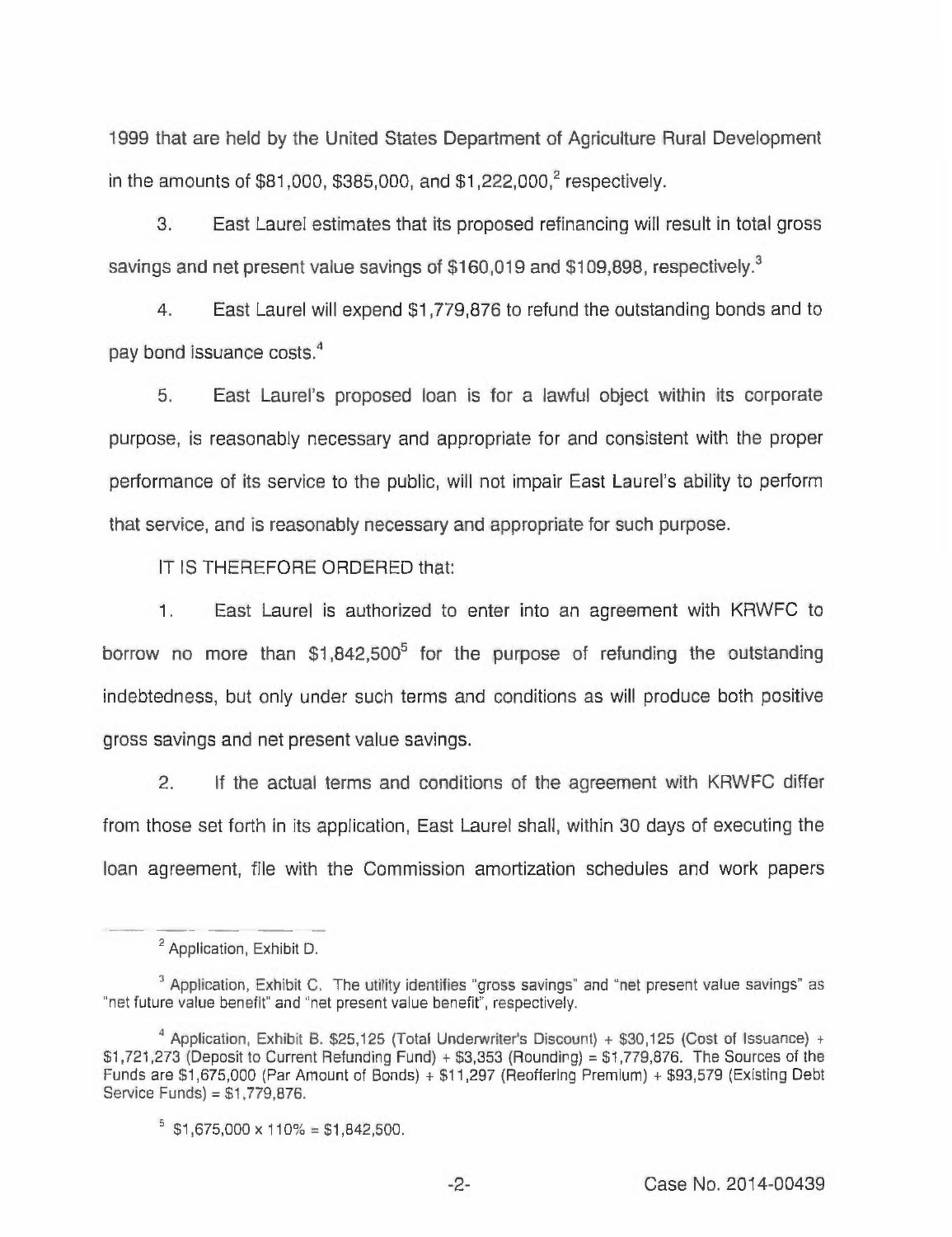showing the actual gross savings and net present value savings that will result from the refinancing.

3. Within 30 days of executing the proposed agreement, East Laurel shall file a copy of the executed Assistance Agreement and any documents referenced in the executed Assistance Agreement that East Laurel has not previously filed with the Commission.

4. The proceeds from the Assistance Agreement shall be used only for the lawful purposes specified in East Laurel's application.

5. Any documents filed pursuant to ordering paragraphs 2 and 3 of this Order shall reference the number of this case and shall be retained in the utility's general correspondence file.

Nothing contained herein shall be construed as a finding of value for any purpose or as a warranty on the part of the Commonwealth of Kentucky or any agency thereof as to the securities authorized herein.

> By the Commission **ENTERED IAN 06 2015 CKY PUBLIC**

n ATTEST:) ecutive Director

Case No. 2014-00439